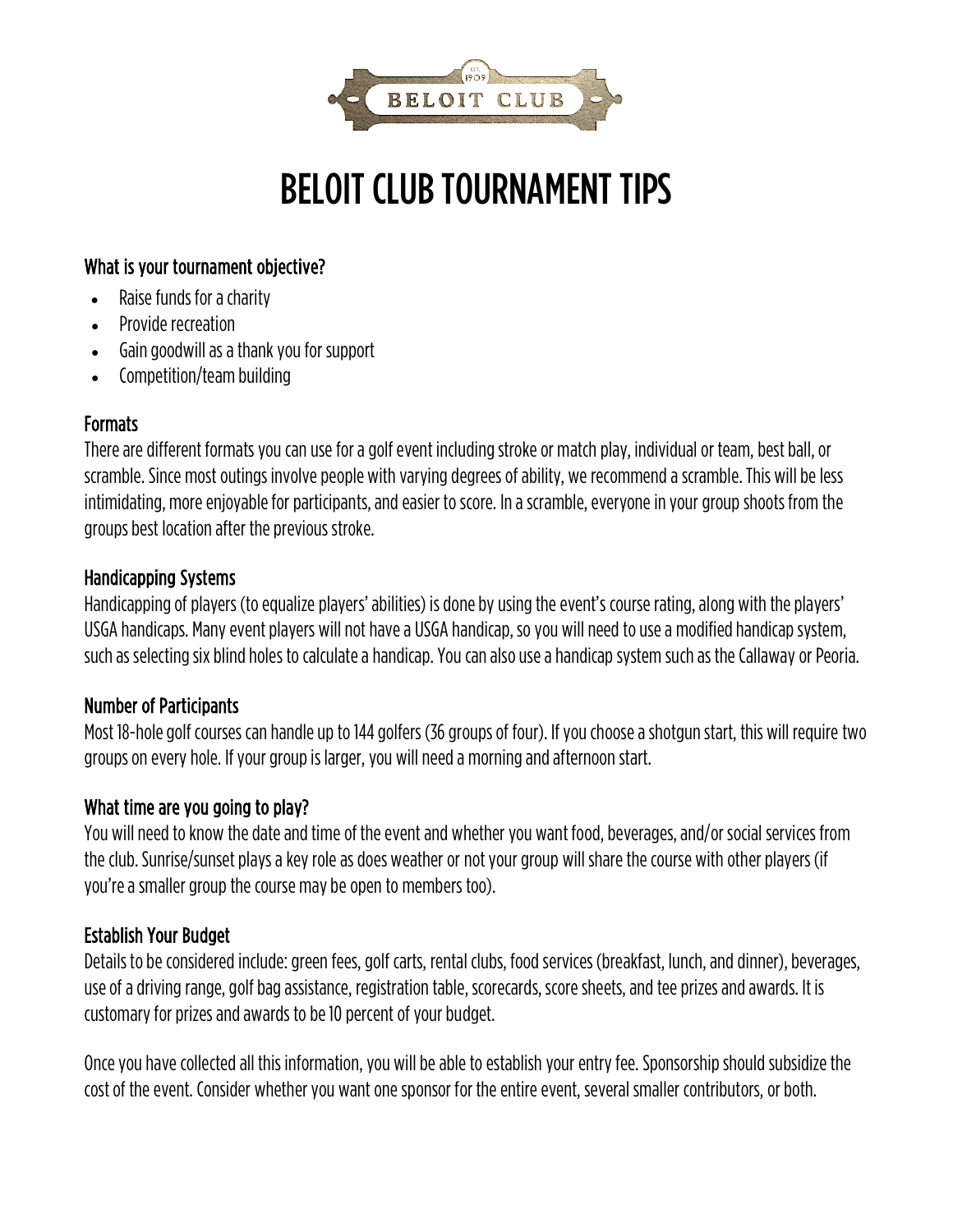# Sign-up

How do you get interested players to sign up for your outing? You likely have a good idea as to who your target audience is, so, now, you need to work on inviting them. It is important that you post, advertise, or send out invitations for the event as early as six months in advance. This will give you time to get a head start on other activities. You also need to take into consideration whether people will be coming from out of town and if they need to make travel and lodging arrangements.

Invitations should include the event date, time, location, format, cost, and entry due date.

Thirty days prior to the event, you will want to send out an information packet with the above information, as well as directions to the course, relevant phone numbers, lodging information, the golf course dress code, golf shop hours, practice area hours, and the hours of any planned social activities.

# GOLF TOURNAMENT TIMELINE:

# One year prior to event:

Select and reserve a date to hold your event. Determine if you need volunteers for the event. You might need volunteers to help your event run smoothly. The number of volunteers will depend on the size of the event.

# Nine months prior to event:

Set a budget for your event. Allocate money for food and beverage, gifts, prizes, green fees, carts, rental clubs... Put together a guest list and have invitations printed. Select event format: scramble, stroke play, match play, etc. Get volunteers to agree to help on the day of the event.

#### Six months prior to event:

Coordinate food and beverage menus and send out invitations for event sponsorship and golfer signup details. Select any contests you may want: hole-in-one, longest drive, closest to the pin, etc. Obtain hole-in-one or putting insurance, if necessary, and select prizes for the contests and tournament winners. Contact local businesses about donating money, silent auction items or gift certificates.

#### Three months prior to event:

Meet with the club event coordinator to finalize arrangements for course times, banquet facilities, silent auction needs and if any type of audio/visual equipment will be needed. Send out invitations that include directions to the course and specific starting times. Also, remember to order tee prizes, awards, handouts, and tee signs.

#### Two months prior to event:

Check the progress of outside vendors providing tee prizes, awards, giveaways, and tee signs. Finalize menus and any beverage or snack carts on the course. Tabulate the preliminary number of guests, based on invitation responses.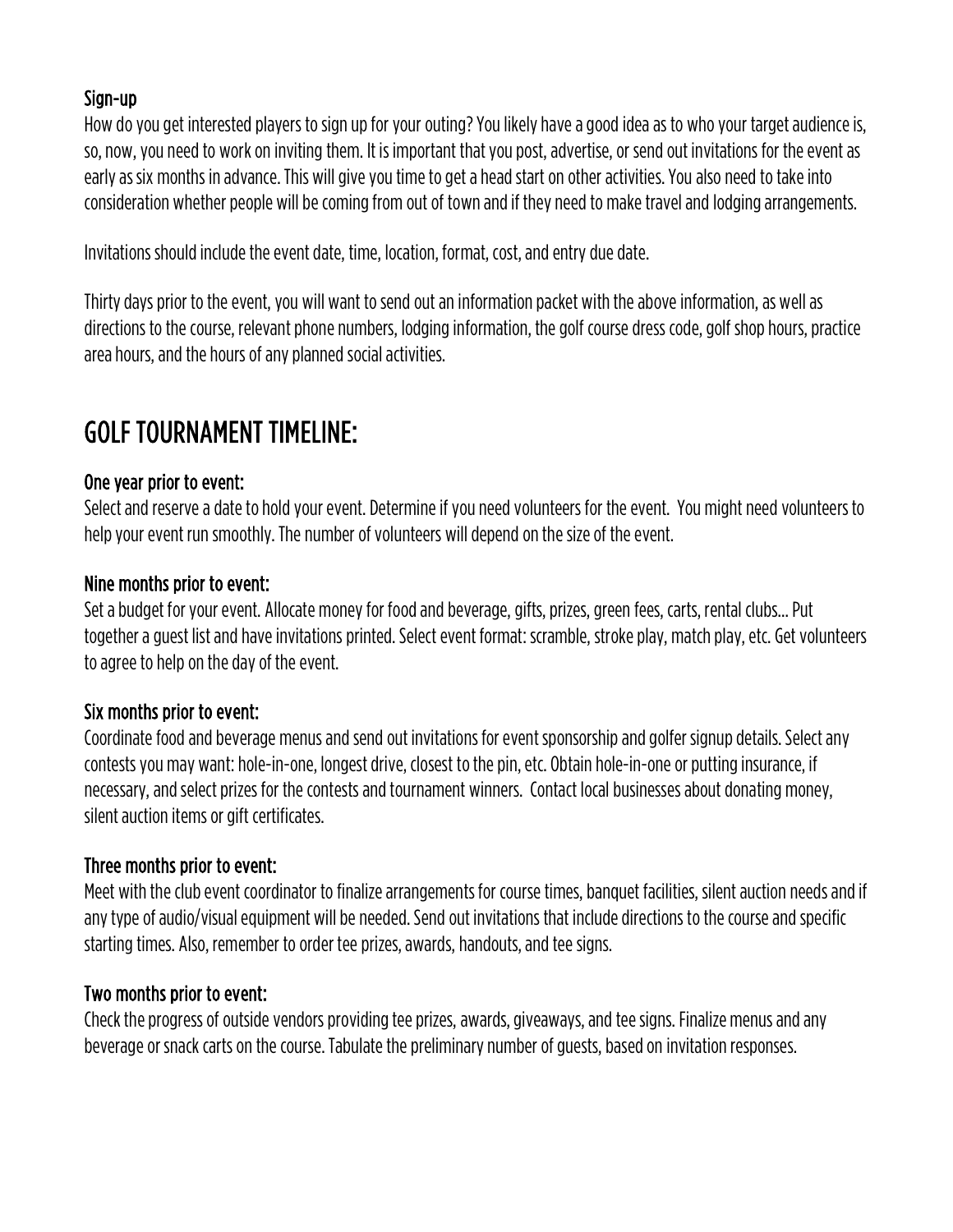#### One month prior to event:

Meet with the Golf Professional to discuss preliminary number of players to determine the number of carts needed, rental clubs, and any special events to be held on golf course. Finalize preparations of all tee prizes, awards, giveaways, signage and banners. Have them delivered to the course. Set up a preliminary player list.

#### One week prior to event:

Finalize the player list and send it to the golf professional. Double check any final details with the golf professional. Review jobs for the volunteer staff and coordinate any possible timing issues to ensure the event runs smoothly. Take into consideration the time for golfing, food, and an awards ceremony.

#### Day of the event:

Arrive at least two hours before the guests. Be ready for possible no-shows, cancellations, and last-minute changes. If you're playing in the event, be sure you are in the first group to finish. That way you can get back to the clubhouse to check on dinner preparations and the awards ceremony. Finally, don't forget to have fun!

# Additional Ways to Raise Money

Silent auctions—a popular way of raising money at charitable events—add to the experience without causing too much of a distraction. We have organized many silent auctions. Many participants who do not win on the course will enjoy being able to "win" off the green. Silent auctions are flexible because you can offer a few or many high-quality items, the more the better. Gift baskets, golf clubs, golf umbrellas, and golf memorabilia are all great silent auction items. Our golf shop has many items that can be purchased for your auction. Promotional items that are un-related to golf will work, as well.

Determine who your participants are and provide relevant silent auction items. Make a list of businesses or people in your area who may be willing to help by donating money or items from their businesses, such as gift certificates or higher priced promotional products.

Make a master list of all items. Assign a number to each item with the item number, description, minimum bid amount, and a place for the participant's bidder number. Remember to create bidder numbers for all your participants, as well. Don't forget pens and bidder sheets for people to use when bidding.

Choose a closing time and be certain your guests are notified when the auction ends. Volunteers might be needed at the end of the auction. Bidding sheets should be promptly collected and sorted by the winning bidder number. Multiple items won by a bidder can be stapled and totaled so the bidder only has to pay once. Determine how you will deal with any items that are not sold at the auction. Do the donors want them back, or will you save them for next year's event?

# After the Event

Did all your guests have a wonderful time at your event? Will they remember the event as one they would like to return to next year? Would they want to invite some of their friends? You may want to send the participants a thank you note and, or a team or group photo as a memento of the event. Don't forget to thank the volunteers who helped you make the event a success. Also, just because the event is over, don't think you're finished. The best time to plan next year's event is now. It is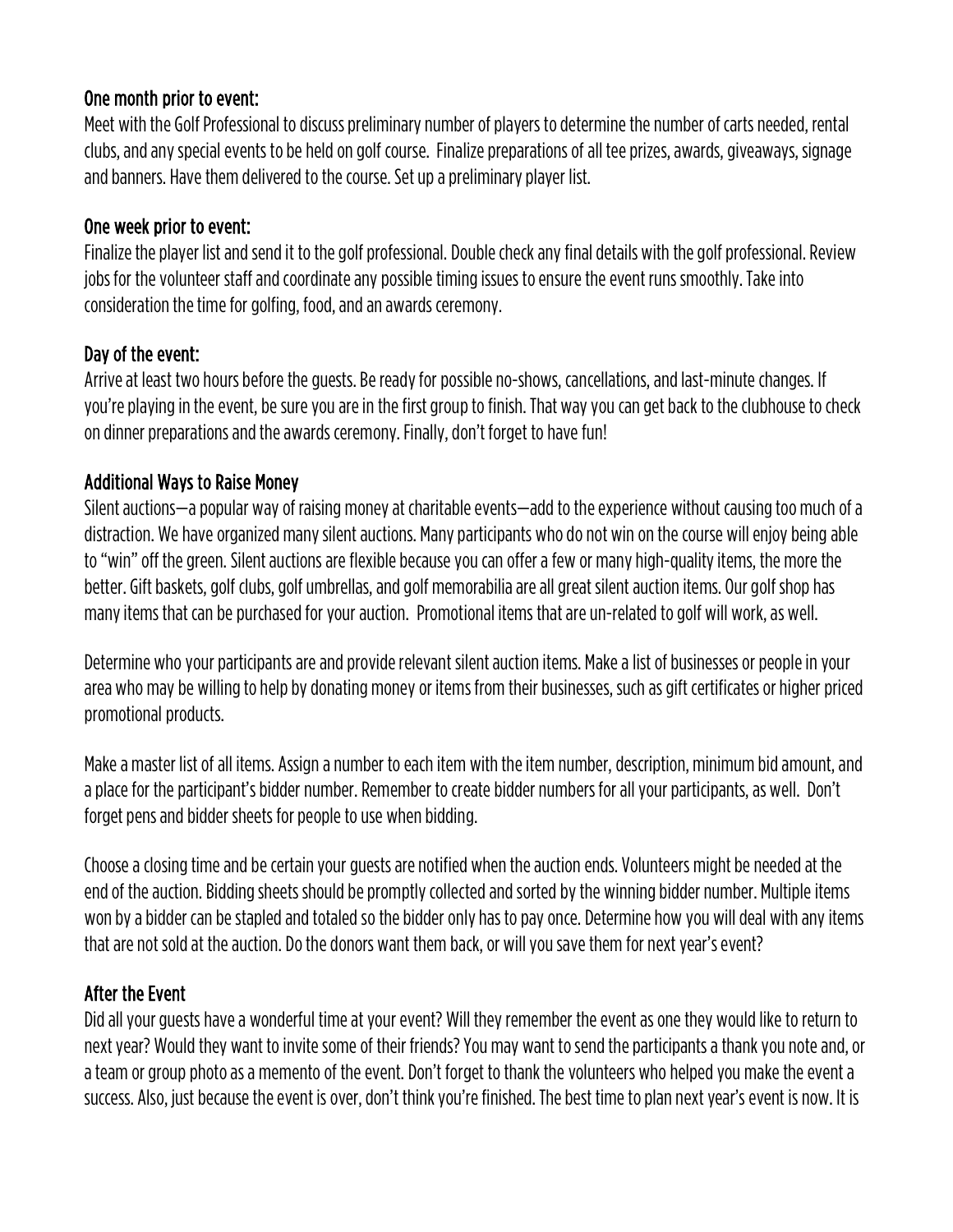an appropriate time to reserve our facilities for next year and to start planning the prizes and awards. Have fun, and good luck!

#### Here are some areas in which we can aid:

- $\bullet$  Team pairing *Complimentary*
- Scorecards Complimentary
- Rules sheet *Complimentary*
- Bag drop assistance *Complimentary*
- Gifts/tee prize recommendations
- Food services offered
- Golf Clinics or Tune ups
- Marking of golf course *Complimentary*
- Scoreboard and score sheets Complimentary
- Rules and event announcements Complimentary
- Special hole events (Proxies) *Complimentary*
- Award presentations Complimentary

When preparing for, as well as during the event, we offer even more complimentary services from our golf shop staff. Some of these include preparing and creating rule sheets, printing scoresheets, establishing a check-in table, preparing a list of participants, assigning golf carts, creating special event signs, posting results after golfing, food service, putting up decorations, and placement of signage and banners.

#### Eat, drink, and be merry!

Food and beverages is a very important part of the event.

We will assist and plan for the following:

- Meal times
- Bar services
- Meal prices
- On-course beverage cart
- Location of head table
- Podium and microphone
- Type of meal (plated or buffet)
- Hors d'oeuvres
- Method of payment
- Prize and award table

Bar arrangements can include a cash bar, billing to the event, or tickets. During the event, we can offer beverage service on the course. We will schedule for proper timing between golfing and meals. It is not unusual for a scramble event to take anywhere from four to six hours. We will also plan for possible rain delays.